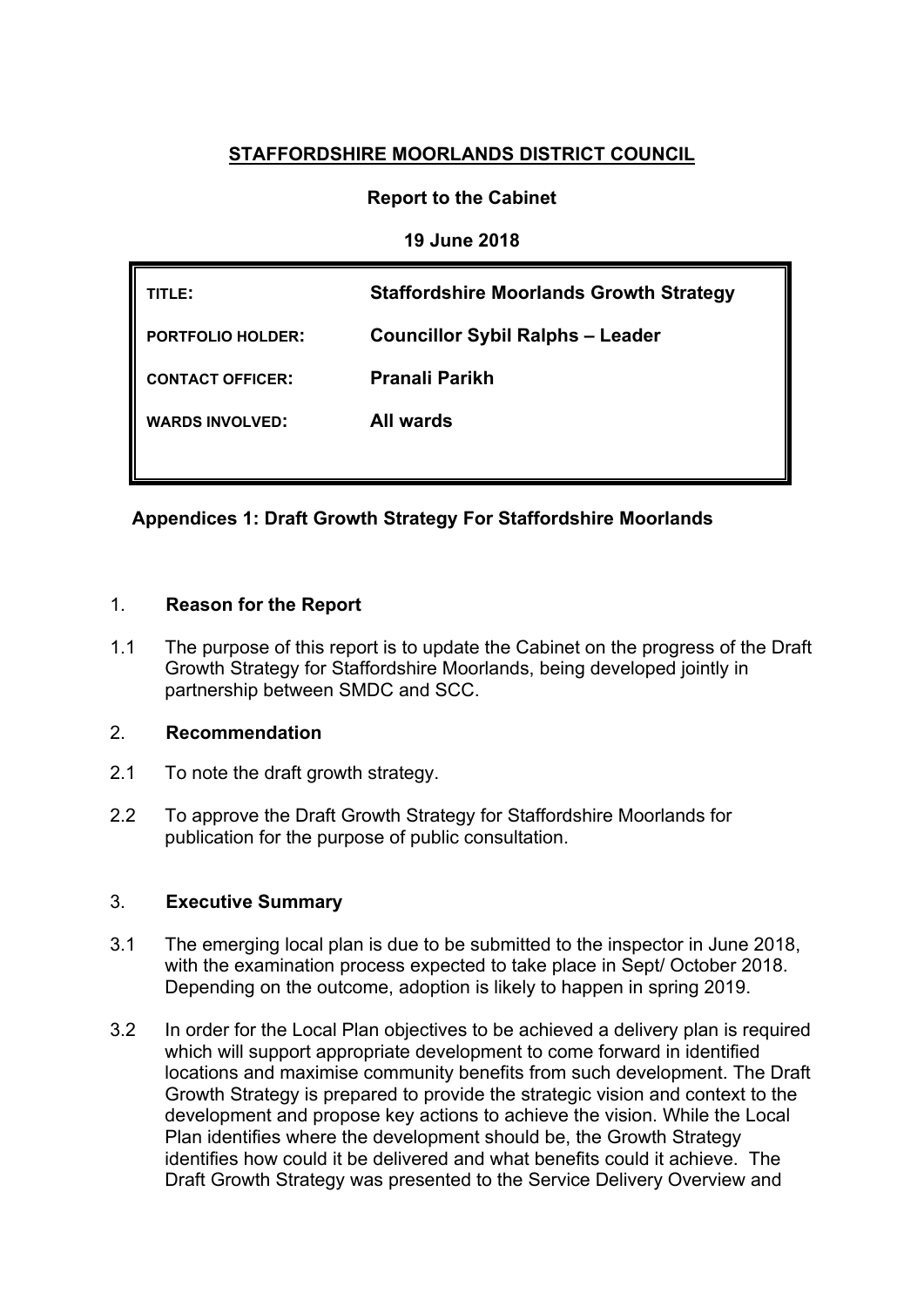Scrutiny Committee in May 2018 and the members have recommended to the Cabinet to approve the document for consultation.

- 3.3 The Draft Growth Strategy is a joint initiative between Staffordshire Moorlands District Council and Staffordshire County Council. It demonstrates commitment from both partner organisations to delivering sustainable growth in the District. It has been informed by the Councils' Corporate Plan priorities, existing evidence base reports, current initiatives being carried out by the Councils and their partners as well as overarching strategies for the wider Stoke & Staffordshire Local Enterprise Partnership area.
- 3.4 The key purpose of the strategy is to provide a wider growth context to prospective investors and funders and attract inward investment in the District. It is anticipated that the Draft Strategy will help the public and private sector partners in preparing and assessing business cases for funding bids and investment propositions.
- 3.5 The Draft Growth Strategy proposes to focus on key areas of intervention:
	- Housing delivery
	- Business & Employment growth and skills
	- Visitor economy and town centres
	- Health & well-being
	- Connectivity
- 3.6 The key delivery principles for the Strategy are:
	- Adopting a plan led approach which identifies and delivers priorities in line with the Local Plan
	- Delivery through the creation of strong partnerships including the Local Economic Partnership(LEP), Chamber of Commerce and others
	- Willingness to use the prospect of growth to support investment and focusing on what is feasible and achievable.
	- Proactive intervention in growth and development activities including taking control when required to acquire land and funding
	- Working with our neighbouring urban areas to create a complementary offer
- 3.7 It is proposed to conduct a four week consultation exercise by publishing the document on the Council's website. Email notifications will be sent out to all relevant stakeholders, district and county councillors and parish councils. Press releases will be prepared to notify the residents of the consultation period. Following the consultation, the comments will be collated and incorporated in the document where appropriate. Final draft will be presented to the Full Council for consideration and adoption as a material planning document.
- 3.8 Officers at Staffordshire County Council are also preparing a report to be considered by their Cabinet that will enable the County Council to actively engage with the delivery of this strategy, once approved. This will form part of the County Councils emerging thinking surrounding the delivery of sustainable growth, most notably through enabling the provision of new homes together with associated infrastructure and employment opportunities.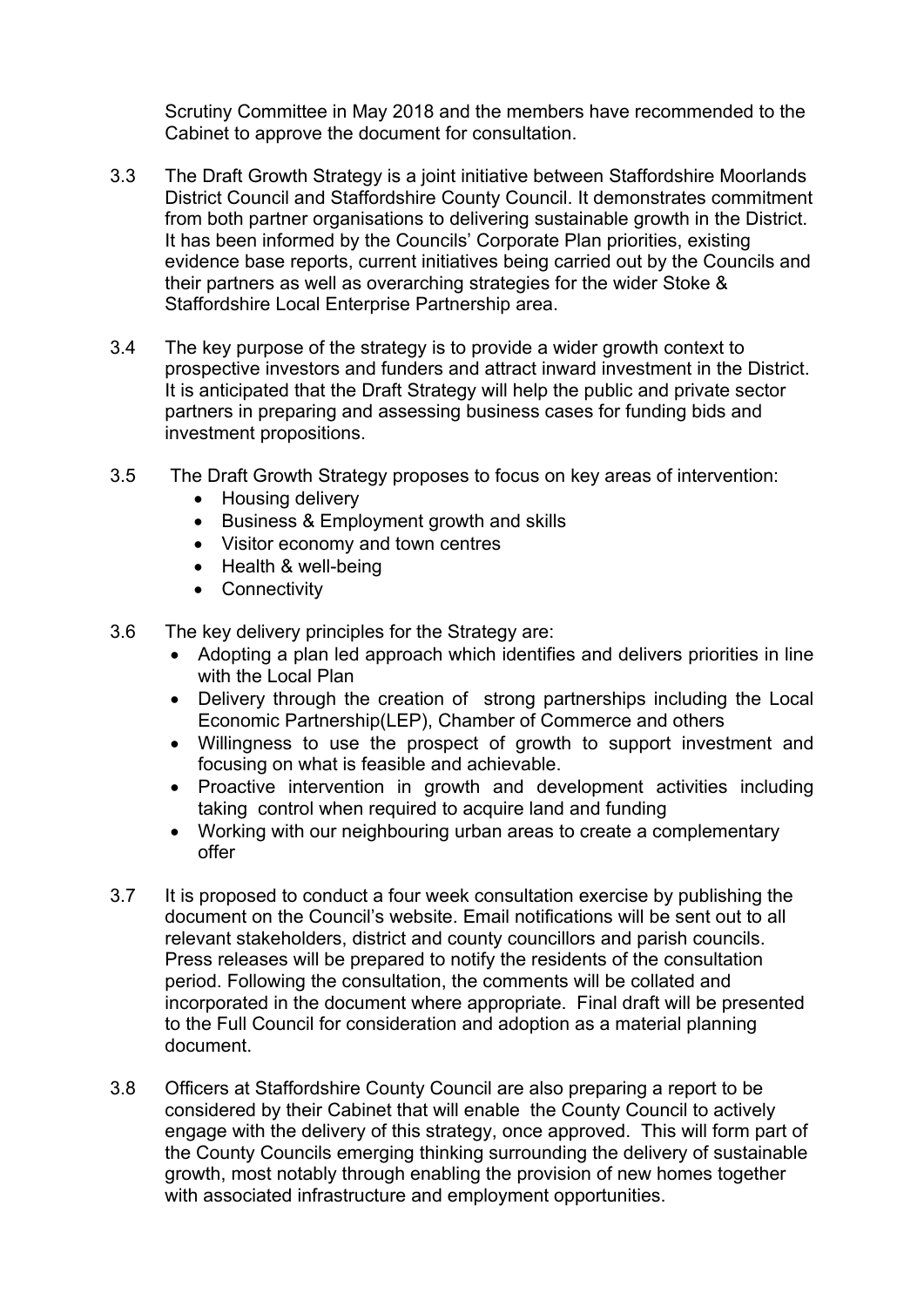### 4. **How this report links to Corporate Priorities**

- 4.1 The report links Corporate Plan 2015-19; Aim 3: To help create a strong economy by supporting further regeneration of towns and villages; in that it will address delivery of priorities
	- Encourage business start-ups and enterprises
	- flourishing town centres that support the local economy
	- encourage and develop tourism
	- support open for business approach

### 5. **Options and Analysis**

- 5.1 Option 1: Do not agree approval for consultation Under this option, the Council will not seek public and stakeholder consultation on draft Growth Strategy. This would mean that there is less opportunity for key partners and residents to influence local strategy **Not recommended.**
- 5.2 Option 2: Agree approval for consultation to opportunity for key partners and residents to influence local strategy. **Recommended**

#### 6. **Implications**

- 6.1 Community Safety (Crime and Disorder Act 1998) None
- 6.2 Workforce SMDC Regeneration team in partnership with Staffordshire County Council
- 6.3 Equality and Diversity/Equality Impact Assessment This report has been prepared in accordance with the Council's Diversity and Equality Policies and an Equality Impact Needs Assessment is not required at this time.
- 6.4 Financial Considerations The draft Growth Strategy sets out an agreed approach to future development in the district and will act as a tool to lever in external funding as well as setting the framework for commitment of SMDC and SCC future resources.
- 6.5 Legal None at this stage.
- 6.6 Sustainability This draft Growth Strategy has been developed in line with emerging Local Plan proposals, adopted core strategy and